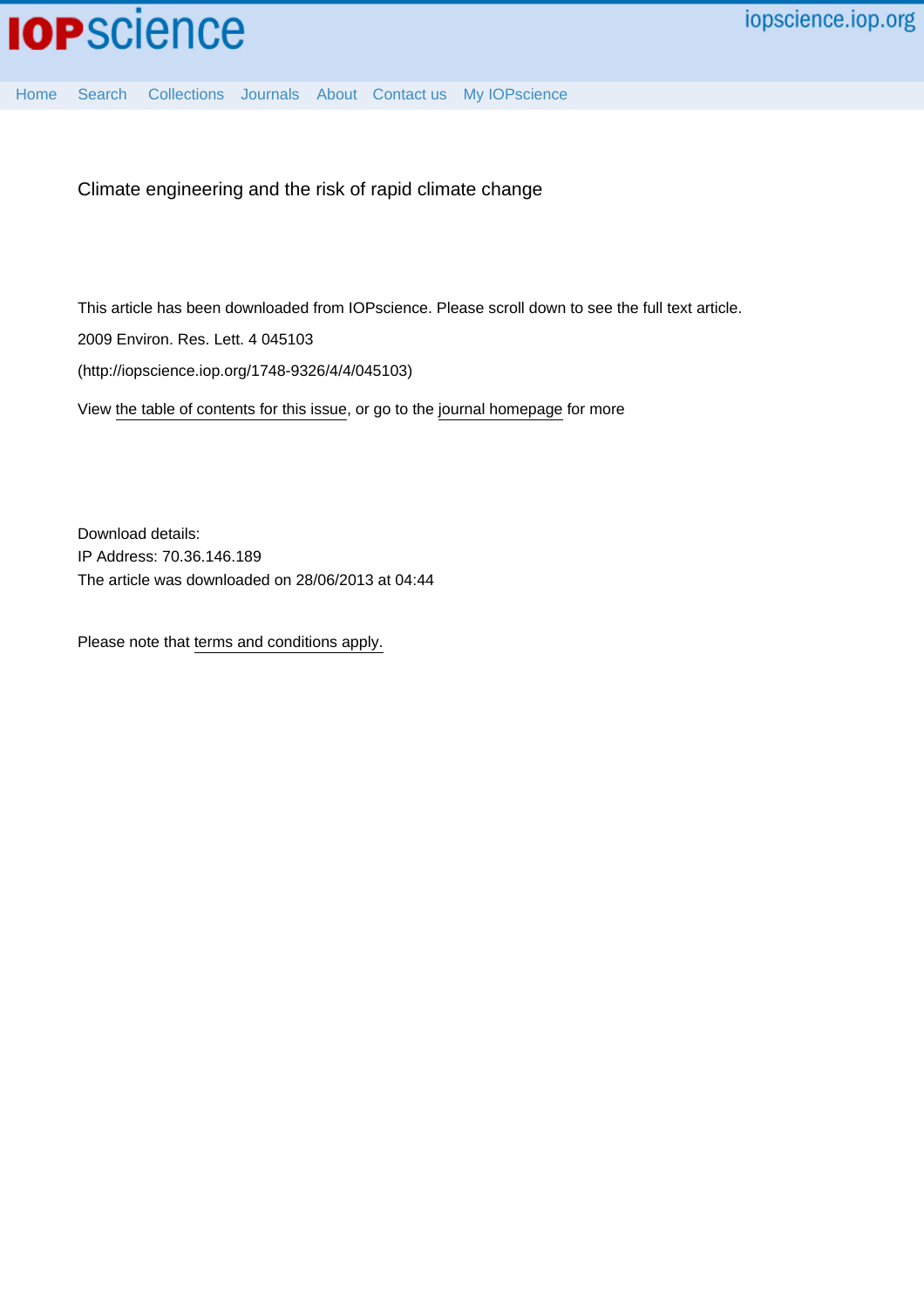# **Climate engineering and the risk of rapid climate change**

## **Andrew Ross**<sup>1</sup> **and H Damon Matthews**

Department of Geography, Planning and Environment, Concordia University, 1455 de Maisonneuve Boulevard West, Montreal, QC, H3G 1M8, Canada

E-mail: an [r@live.concordia.ca](mailto:an_r@live.concordia.ca)

Received 4 May 2009 Accepted for publication 14 August 2009 Published 30 October 2009 Online at [stacks.iop.org/ERL/4/045103](http://stacks.iop.org/ERL/4/045103)

#### **Abstract**

Recent research has highlighted risks associated with the use of climate engineering as a method of stabilizing global temperatures, including the possibility of rapid climate warming in the case of abrupt removal of engineered radiative forcing. In this study, we have used a simple climate model to estimate the likely range of temperature changes associated with implementation and removal of climate engineering. In the absence of climate engineering, maximum annual rates of warming ranged from 0.015 to 0*.*07 ◦C*/*year, depending on the model's climate sensitivity. Climate engineering resulted in much higher rates of warming, with the temperature change in the year following the removal of climate engineering ranging from 0.13 to 0*.*76 ◦C. High rates of temperature change were sustained for two decades following the removal of climate engineering; rates of change of 0.5 *(*0*.*3*,* 0*.*1*)* ◦C*/*decade were exceeded over a 20 year period with 15% (75%, 100%) likelihood. Many ecosystems could be negatively affected by these rates of temperature change; our results suggest that climate engineering in the absence of deep emissions cuts could arguably constitute increased risk of dangerous anthropogenic interference in the climate system under the criteria laid out in the United Nations Framework Convention on Climate Change.

**Keywords:** geoengineering, climate engineering, rapid climate change, dangerous anthropogenic interference

### **1. Introduction**

It has become evident in recent years that efforts to reduce greenhouse gas emissions through international policies, like the Kyoto Protocol, have fallen far short of reaching their goals (Raupach *et al* [2007\)](#page-6-0). Many of the outlined emissions targets that have been set in place for some time now, in several international frameworks, are very far from being attained. These continued sluggish efforts to mitigate climate change in conjunction with the increasing evidence that suggests our planet may be closer to unsafe levels of anthropogenic climate change than previously anticipated (Hansen [2005\)](#page-6-1), have prompted numerous climate scientists to look towards an alternate solution to the impending problem. As a result, there has been recent renewed interest in direct climate intervention or geoengineering as a possible means to offset greenhousegas-induced climate change (Crutzen [2006\)](#page-6-2).

Geoengineering is defined as the, '*...* intentional largescale manipulation of the environment *...*' to counteract anthropogenic climate change (Keith [2000\)](#page-6-3). Some proposed geoengineering schemes include: atmospheric scatters (sulfate injections into the stratosphere), space-based scatters, land surface albedo modifications, ocean fertilization, carbon capture and sequestration (Keith [2000\)](#page-6-3). Climate engineering refers more specifically to those schemes, which are aimed at decreasing incoming solar radiation. Previous modeling studies showed that geoengineering schemes could effectively stabilize global temperatures, albeit with some regional variability in effectiveness (Govindasamy and Caldeira [2000\)](#page-6-4). It has also been suggested that a combined approach of emissions reduction and geoengineering could create an optimal economic strategy for solving the problem of climate

<sup>&</sup>lt;sup>1</sup> Author to whom any correspondence should be addressed.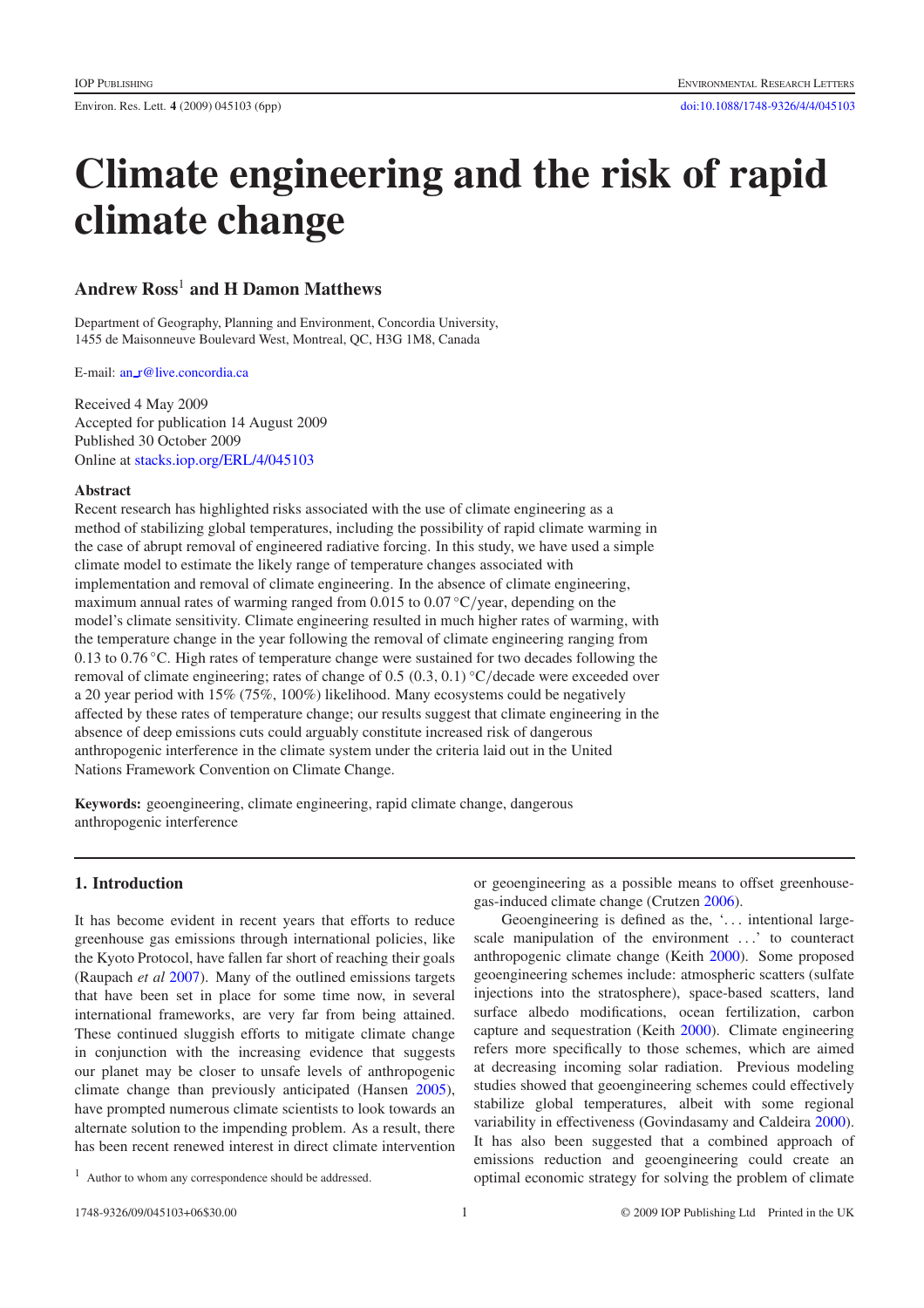change (Wigley [2006\)](#page-6-5). Typically, geoengineering schemes aim to avert catastrophic climatic impacts thus reducing the risks of dangerous climate change. However, geoengineering carries its own risks. For example, Trenberth and Dai [\(2007\)](#page-6-6) and Bala *et al* [\(2008\)](#page-6-7) identified possible impacts of albedo geoengineering on the hydrological cycle, and Tilmes *et al* [\(2008\)](#page-6-8) showed that stratospheric ozone could be affected by stratospheric sulfate aerosol injection. Matthews and Caldeira [\(2007\)](#page-6-9) showed that in the case of an abrupt termination of geoengineering, there would be the potential for very rapid warming as climate re-adjusts to high greenhouse gas levels in the atmosphere without the countervailing influence of geoengineering.

In this study, we focus on the potential for rapid climate change associated with geoengineering. The importance of the rate of temperature change (in addition to the amount of change) was recognized in the Article 2 of the United Nations Framework Convention on Climate Change (UNFCCC). According to this Article:

'The ultimate objective of this Convention *...* is to achieve *...* stabilization of greenhouse gas concentrations in the atmosphere at a level that would prevent dangerous anthropogenic interference with the climate system. Such a level should be achieved *within a time frame sufficient to allow ecosystems to adapt naturally to climate change ...'* (emphasis added) (UNFCCC [1992\)](#page-6-10).

While this statement does not explicitly define what constitutes 'dangerous' climate change, it can be inferred that both the absolute magnitude of climate change (as determined by the greenhouse gas stabilization level) and the rate of climate change (as determined by the time frame over which stabilization is achieved) can contribute to the possibility of dangerous anthropogenic interference in the climate system.

In this study, we highlight the relationship between geoengineering and rapid climate change by quantifying the risk of abrupt temperature change in a scenario where climate engineering is used to stabilize temperatures in the context of business as usual (BAU) greenhouse gas emissions. In particular, we estimate the likelihood of rapid temperature change following the removal (or failure) of climate engineering technologies. We compare our estimated rates of temperature change with available estimates of ecosystem resiliency to the rate of climate change, and argue, based on this analysis, that geoengineering could in fact contribute to increased risk of dangerous anthropogenic interference in the climate system, as defined by the UN Framework Convention on Climate Change.

#### **2. Methods**

In this study we use the MAGICC (Model for the Assessment of Greenhouse-gas-Induced Climate Change) climate model to quantify the effects of the implementation and subsequent removal of climate engineering on the climate system. MAGICC is a set of coupled gas cycle, climate and icemelt models, which allows the user to determine the global mean temperature and sea-level responses to user-specified greenhouse gas and sulfur dioxide emissions. The MAGICC model is described in detail in Wigley *et al* [\(2000\)](#page-6-11) and

is one of the primary models used in the IPCC reports to project future global mean temperature and sea-level rise. We applied geoengineering in the MAGICC model as follows: net radiative forcing values from greenhouse gases and aerosols were obtained by running the model under a mid-range business as usual emissions scenario (AIB). In a second simulation, geoengineering was implemented as a specified forcing of equal magnitude (but opposite sign) to the forcing from anthropogenic greenhouse gases and aerosols. This geoengineering forcing was applied in the year 2020 and removed in 2060. These paired business as usual and geoengineering simulations were repeated approximately 40 times each, varying the climate sensitivity of MAGICC from 0.5 to  $10^{\circ}$ C.

We used the estimated climate sensitivity probability density function from Hegerl *et al* [\(2006\)](#page-6-12) to assign likelihood values to each set of model simulations.

Climate sensitivity is defined as the equilibrium response of global mean surface air temperature to a doubling of the carbon dioxide concentration (Meehl *et al* [2007\)](#page-6-13). According to the IPCC FAR (Fourth Assessment Report), equilibrium climate sensitivity is likely to lie in the range 2–4*.*5 ◦C, with a most likely value of 3 ◦C. Hegerl *et al* [\(2006\)](#page-6-12) estimated a likely range of climate sensitivity of between 1.5 and 6*.*2 ◦C, with a most likely value of 2*.*5 ◦C; we take this estimate to be broadly representative of the range of climate sensitivity probability distributions presented in Meehl *et al* [\(2007\)](#page-6-13), though note that the specific values we report here are dependent on this choice of climate sensitivity probability distribution.

The emissions scenario used in all of the model simulations was taken from the IPCC SRES (special report on emissions scenarios) library and is called A1B-AIM (Nakicenovic *et al* [2000\)](#page-6-14). According to the report, the A1B scenario group assumes a 'balanced' approach in the future, in which there are no technologies that gain an overwhelming advantage. This scenario group includes the A1B marker scenario developed using the AIM model. In the A1B-AIM marker scenario, the global average per capita energy demand grows from 54 GJ in 1990 to 247 GJ in 2100 (IPCC [2007\)](#page-6-15). Throughout this time carbon intensity declines relatively slowly until 2050, which results in a rapid increase in carbon dioxide emissions in the first decades of the century. However, after 2050, when the balanced structural changes in the energy sector begin to take effect, carbon intensity drops quickly. The overall result is that growing energy demands from an increasing prosperous population is offset and carbon emissions decline between the years 2050 and 2100 (IPCC [2007\)](#page-6-15). It should also be noted that this mid-century drop in carbon intensity can be seen as a decrease in the rate of temperature between 2040 and 2050 in figure  $2(a)$  $2(a)$ .

#### **3. Results**

Figure [1](#page-3-1) shows the temperature change with respect to the year 1990 for the business as usual scenario (BAU) and the case where climate engineering was applied from 2020 to 2059. With no climate engineering, temperature increased consistently throughout the 21st century; temperature increases from 1990 to 2100 ranged from 0.6 to  $5.1\degree$ C for climate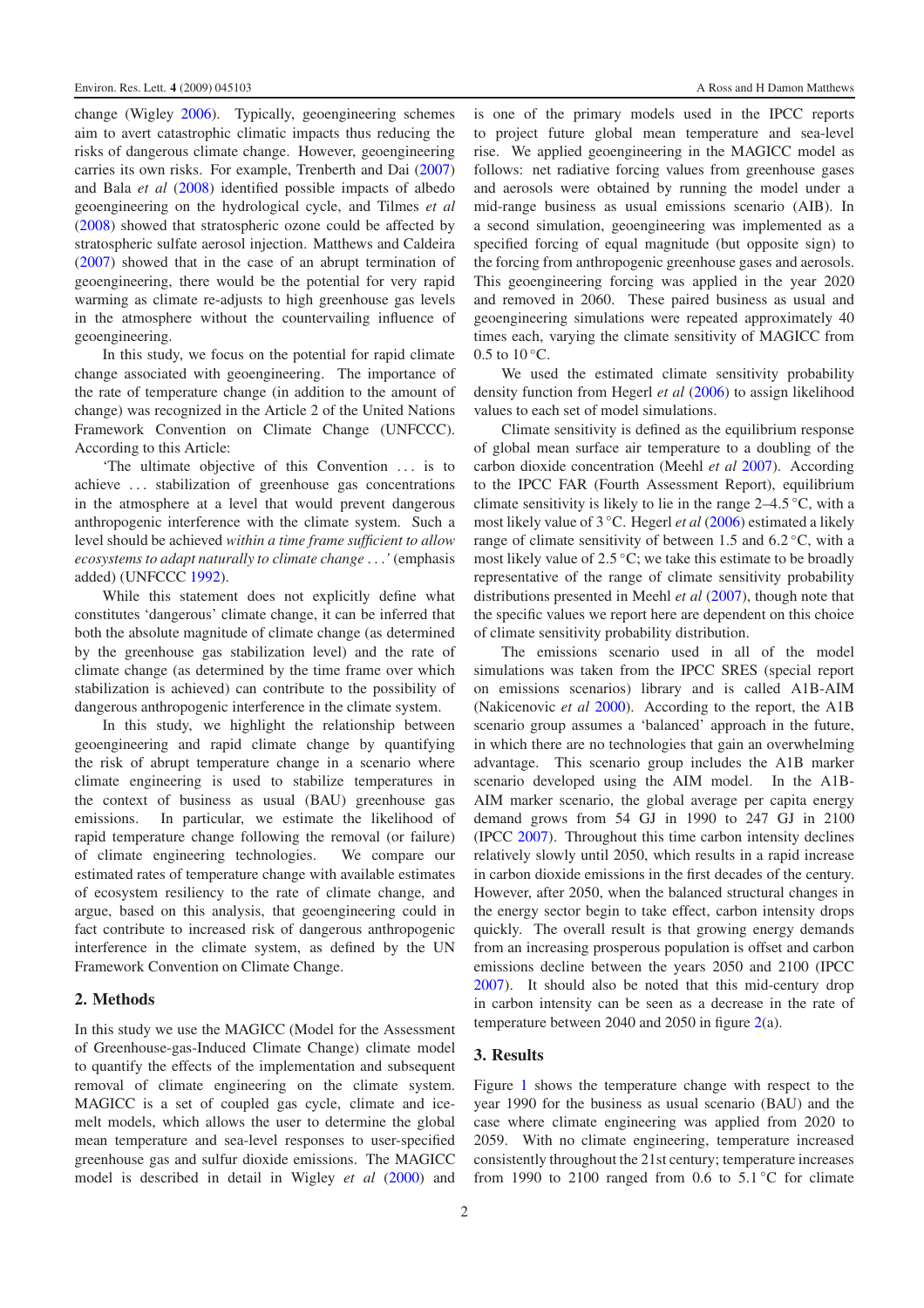<span id="page-3-1"></span>

**Figure 1.** Temperature change with respect to the year 1990 for the business as usual scenario (BAU) (A), and the case where geoengineering is applied from 2020 to 2059 (B). Each line represents a different climate sensitivity as indicated in the color bar.

sensitivities from 0.5 to 10 $^{\circ}$ C. CO<sub>2</sub> concentrations at the year 2100 varied from 690 to 739 ppmv, where higher climate sensitivities led to slightly higher  $CO<sub>2</sub>$  concentrations due to the effect of positive climate carbon cycle feedbacks. In the climate engineering simulations, temperatures returned close to year-1990 temperatures between 2020 and 2059. When the engineered forcing was removed temperatures increased abruptly towards a level consistent with atmospheric greenhouse gas concentrations. Furthermore, the temperature change following the removal of climate engineering increased with higher values of climate sensitivity yielding a temperature change between 0.15 and 4.5 °C between 2060 and 2100. The final  $CO<sub>2</sub>$  concentrations in the geoengineering runs were comparable to those in the BAU simulations (between 689 and 722 ppmv).

Figure [2](#page-3-0) shows the annual rate of temperature change between 1990 and 2100 for each set of simulations. In the BAU ensemble (figure  $2(A)$  $2(A)$ ) the annual rate of temperature change increased steadily until the year 2060, after which greenhouse gas emissions decline in the A1B emissions scenario (Nakicenovic *et al* [2000\)](#page-6-14) leading to a decreased rate of temperature change. In the climate engineering runs (figure  $2(B)$  $2(B)$ ), the rate of temperature change was small up to



**Figure 2.** Annual rate of temperature change for the business as usual scenario (BAU) (A), and the case where geoengineering is applied from 2020 to 2059 (B). Each line represents a different climate sensitivity as indicated in the color bar.

the year 2020, whereupon temperatures decreased following the abrupt implementation of geoengineering. The rate of temperature change was negligible up until 2060, at which point temperatures increased very abruptly in response to the removal of climate engineering. The maximum rate of warming varied from 0.13 to 0*.*76 ◦C*/*year, though these very high rates of warming were not sustained for more than a few years; within a decade, rates of temperature change had decreased to less than 0*.*1 ◦C*/*year. The maximum rate of sealevel rise in the geoengineering simulations was also higher than in the BAU simulations (not shown), though the difference was less extreme on account of the slower response time of ocean temperatures to external forcing.

Figure  $3(A)$  $3(A)$  shows the probability density functions for the maximum annual temperature change between 1990 and 2100. For the business as usual (BAU) simulation the most likely maximum annual temperature change was only 0*.*031 ◦C*/*year. In the geoengineering simulation the most likely maximum rate of temperature change was just under 0*.*5 ◦C*/*year, occurring in the year 2060. Figure  $3(B)$  $3(B)$  shows the probability density functions for the maximum decadal rate of global mean

<span id="page-3-0"></span> $(A)$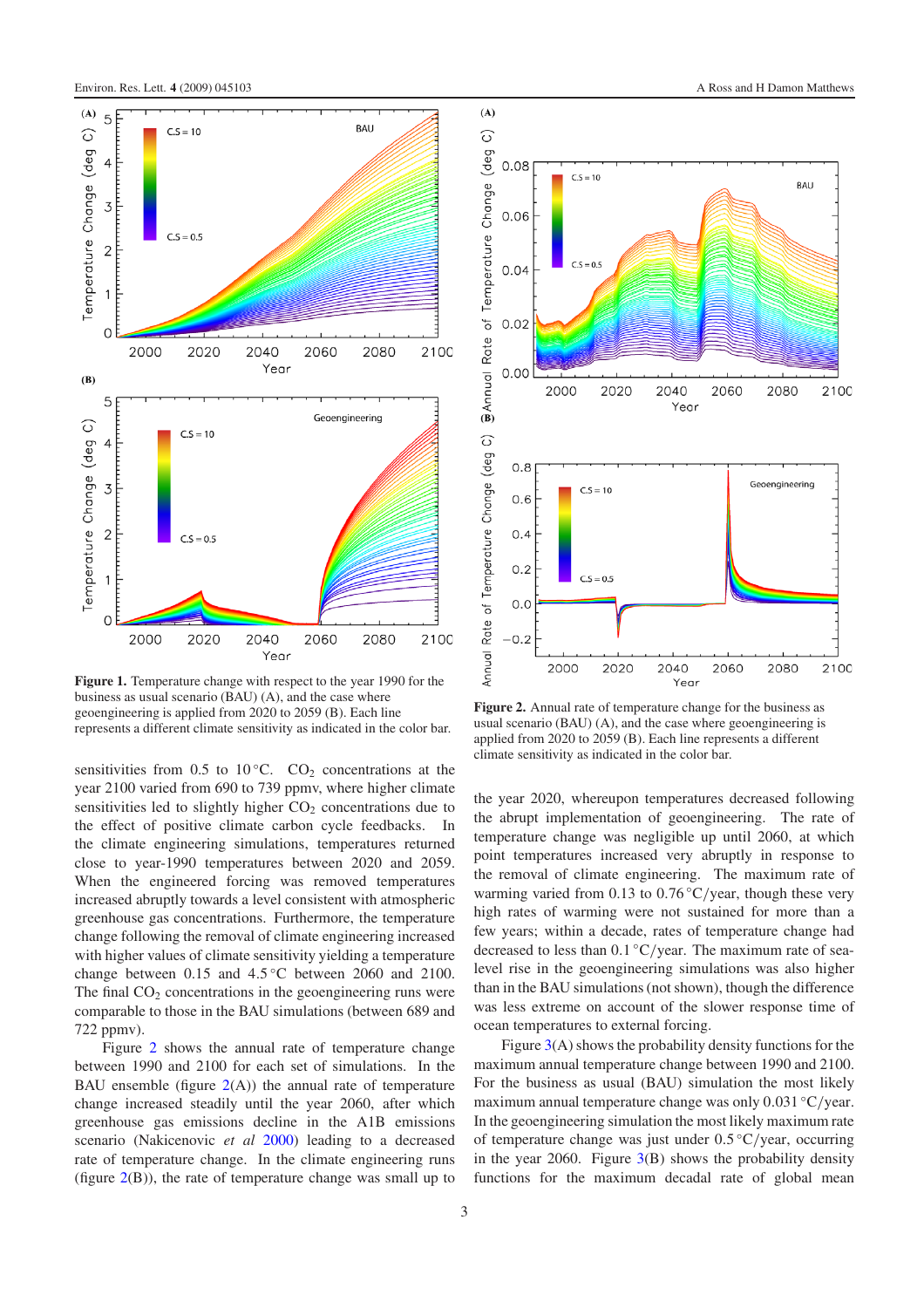<span id="page-4-0"></span>

(B) Rate of Global Mean Temperature Change (deg C/decade)

**Figure 3.** Probability density functions for the maximum annual rate of global mean temperature change (A) and for decadal rates of global mean temperature change (B) between 1990 and 2100. Decadal temperature changes represent the maximum decadal rate in the BAU simulations (red line), and temperature changes during the first (green line) and second (blue line) decades following the removal of geoengineering.

temperature change. The highest decadal temperature changes occurred immediately following the termination of climate engineering (2060–2069), with rates ranging from 1.0 to 1*.*7 ◦C*/*decade (5–95% confidence interval), and a most likely rate of 1.3 °C/decade. By the second decade (2070–2079), the most likely warming rate had decreased to 0*.*33 ◦C*/*decade (5–95% confidence interval: 0.28–0*.*55 ◦C*/*decade), slightly higher than the most likely decadal warming in the BAU simulations (0.29 °C/decade; 5–95% confidence interval 0.2– 0*.*41 ◦C*/*decade).

Figure  $4(A)$  $4(A)$  shows the probability of exceeding a given rate of annual temperature change. In the climate engineering simulations (green line) there was a 65% probability of exceeding a rate of 0.5 °C/year; for the same rate of warming in the business as usual simulation (red line) the probability of exceeding was  $0\%$ . Figure  $4(B)$  $4(B)$  shows the probability of exceeding a given decadal rate of global mean temperature change. In the first decade following the removal of climate engineering (2060–2069: green line) there was a 96% probability of exceeding 1 ◦C warming, and a 25% probability of exceeding 1*.*5 ◦C. In the second decade (2070–2079: blue line) the probability of exceeding 0.5 *(*0*.*3*,* 0*.*1*)* ◦C warming per

<span id="page-4-1"></span>

**Figure 4.** Probability of exceeding the maximum annual rate of temperature change (A) and decadal rates of temperature change (B) between 1990 and 2100. Decadal temperature changes represent the maximum decadal rate in the BAU simulations (red line), and temperature changes during the first (green line) and second (blue line) decades following the removal of geoengineering.

decade, was 15% (75%, 100%). In the BAU simulations, these same thresholds (1.0, 0.3, 0.5, 0.1 °C/decade) were exceeded with 0, 1.5, 42.5 and 100% likelihood, respectively.

#### **4. Discussion**

In this letter, we showed that the use of planetary-scale geoengineering carries a risk of rapid climate change in the case of its abrupt removal or sudden failure. The sustained high rates of warming in these simulations could have serious environmental impacts on many biomes and natural systems, and could compromise the ability of ecosystems to 'adapt naturally to climate change' as required by the UNFCCC.

No consensus exists in the literature as to what rate of climate change could result in dangerous ecosystem impacts. The Summary for Policymakers of the IPCC's *Fourth Assessment Report* stated clearly that the magnitude and timing of impacts that will ultimately be realized depends both on the amount and the rate of climate change (IPCC [2007\)](#page-6-15). Vliet and Leemans [\(2006\)](#page-6-16) assessed the ecological impacts of climate change on various biomes in response to different ranges of rates of temperature change. For example, Vliet and Leemans [\(2006\)](#page-6-16) stated that a warming rate greater than 0*.*1 ◦C*/*decade would threaten most ecosystems and decrease their ability to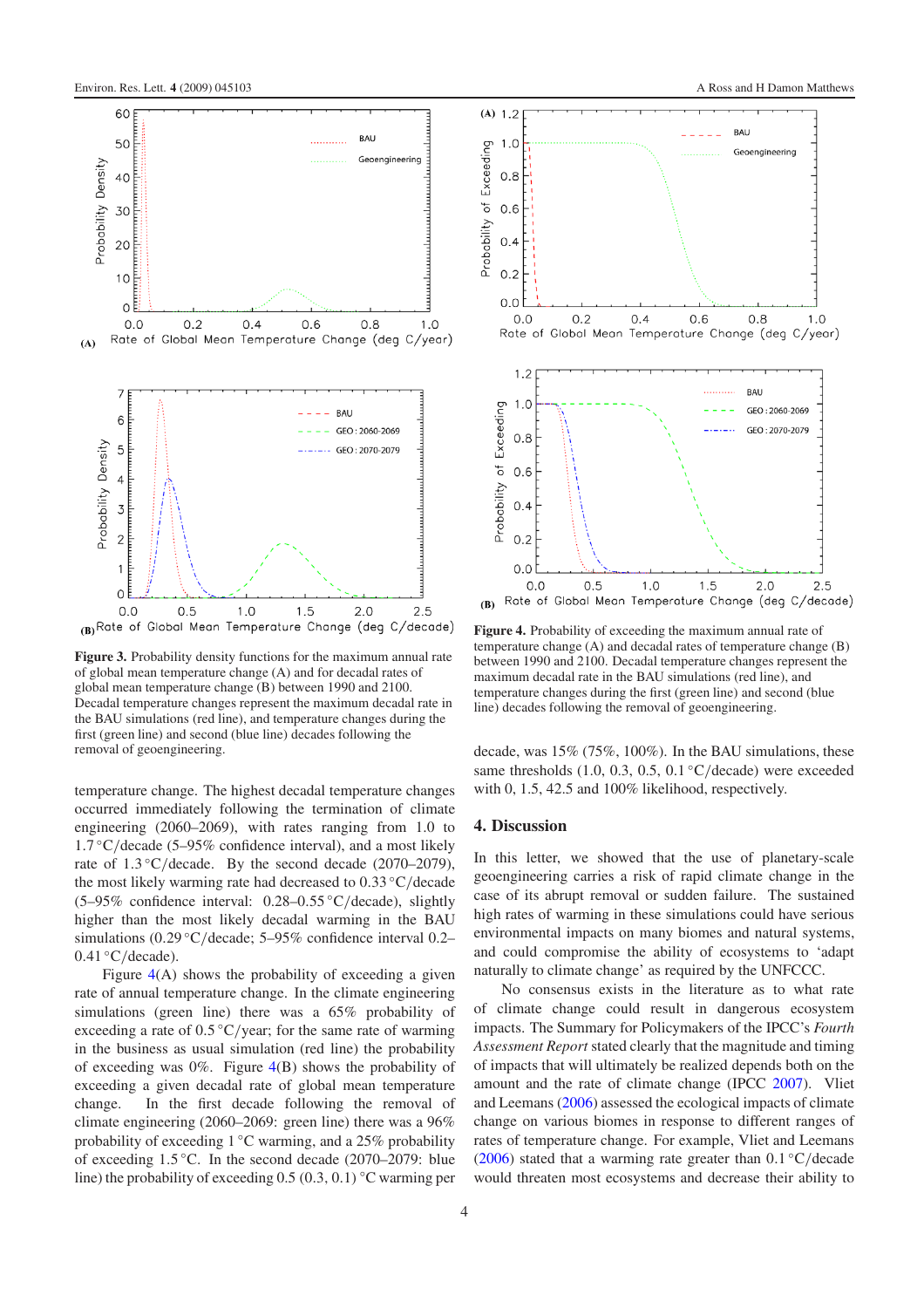adapt naturally. The proposed rate of temperature increase of 0*.*05 ◦C*/*decade is a threshold to protect ecosystems; above this amount, ecosystem damage is increasingly likely to occur. The authors argued that with increasing rates of change there would be progressively more ecosystem loss, increased ecosystem vulnerability, decreased biodiversity and aggressive opportunistic species dominance across the globe.

In a similar study, Leemans and Eickhout [\(2004\)](#page-6-17) looked at rates of climate change based on global mean temperature in 2100 and used ecosystem shifts as the major impact indicator. They found that at a rate of warming of 0*.*1 ◦C*/*decade, 50% of all impacted ecosystems are able to adapt within a century but only 36% of all impacted forests adapt within the same time frame. As the rate of change increased the adaptive capacity of ecosystems rapidly decreased. For example, at a rate of 0.3 °C/decade, only 30% of all impacted ecosystems and only 17% of all impacted forests would be able to adapt (Leemans and Eickhout [2004\)](#page-6-17). Higher rates lead to degraded ecosystems and consequently, impact carbon storage reservoirs and economic sectors that depend heavily on healthy functional ecosystems (Leemans and Eickhout [2004\)](#page-6-17). These thresholds were exceeded with high probability in both the BAU and climate engineering simulations. However, the climate engineering scenarios resulted in much higher rates of warming, with rates of temperature change returning only to levels comparable to the maximum rates in the BAU simulations two decades after the forcing was removed.

High rates of warming associated with climate engineering could also affect marine ecosystem functions. Abrupt climate change has been linked to overall reductions in marine ecosystem biodiversity through selection for mobile or opportunistic species. Yasuhara *et al* [\(2008\)](#page-6-18) investigated the deep-sea fossil record of benthic ostracodes during periods of rapid climate change to determine its impact on deepsea ecosystems. Their results demonstrated that ecosystem community collapses coincided with abrupt changes in the deep-ocean circulation and climate changes and that abrupt climate changes had a direct effect on the surface primary production of food source for benthic species. Similarly, Aoyama *et al* [\(2008\)](#page-6-19) showed that biodiversity and plankton community dynamics were significantly altered due to abnormally high rates of surface air temperature change in their study area. The apparent shift in phytoplankton community structure coincided with the largest warming rate (0.6–1*.*0 ◦C*/*decade) observed in the historical data for this particular geographic region in Japan, called the Kuroshio stream. These rates of warming were comparable to the temperature changes we simulated in the first decade following the removal of climate engineering (1.0–1*.*7 ◦C*/*decade).

There are indications right now that suggest that the movement of plant species to higher elevations and latitudes is occurring and large-scale adaptation is already underway for many species across the globe (Jump and Penuelas [2005\)](#page-6-20). However, when compared with reported rates of past migrations of plant species, the current rapid rate of climate change has the potential to exceed the adaptive capacity of many species. High rates of warming associated with climate engineering would likely exacerbate this problem.

Furthermore, Jump and Penuelas [\(2005\)](#page-6-20) showed migration rates among different species diverge greatly between different plant species, leading to the formation of novel plant communities. Current differentiations of populations in relation to climate demonstrate the strong selective pressures that climate asserts on natural populations (Jump and Penuelas [2005\)](#page-6-20). Although inter-annual variability is a common phenomenon and is a normal occurrence, such short-term variability is tolerated through phenotypic plasticity. When rates of climate change exceed the threshold of phenotypic plasticity, distributional and evolutionary changes become increasingly likely. An important question is whether the rates of warming following the removal of climate engineering would be short-term enough to be tolerated. It seems likely that two decades of very high rates of warming would be sufficient to severely stress the adaptive capacity of many species and ecosystems, especially if preceded by some period of engineered climate stability.

In this study, we have considered a hypothetical on/off geoengineering scenario in which climate engineering was both implemented and removed abruptly. This is clearly an extreme case and the risks we have reported here of rapid climate warming could be substantially mitigated by a more gradual implementation and decommissioning of climate engineering technology. However, one can imagine scenarios in which abrupt removal of geoengineered climate forcing may be unavoidable, either due to technological failure, or due to the emergence of unforeseen negative impacts of climate engineering. Even in an extreme case of abrupt termination of geoengineering, the risk of rapid climate change could also be decreased by successfully mitigating greenhouse gas emissions during the period of climate engineering. In this case, it becomes critically important to what extent greenhouse gas emissions are decreased in the coming decades, and also to what extent the successful application of climate engineering may affect other mitigation efforts. Clearly, a case where the perceived success of geoengineering leads to decreased incentive to decrease greenhouse gas emissions would represent a potentially dangerous situation of increasing geoengineering dependence to avoid the risk of rapid climate warming that we have reported here.

We note also that the specific warming rates and probabilities we reported here are dependent on both our choice of emission scenario (A1B) and our choice of probability density function for climate sensitivity (Hegerl *et al* [2006\)](#page-6-12). In addition, we considered only climate sensitivity uncertainty and not additional uncertainty associated with ocean heat uptake, natural and anthropogenic forcings or carbon cycle feedbacks. These additional uncertainties would affect the transient climate response of the model, and may therefore affect the decadal-scale rates of temperature change we have reported. In addition, the MAGICC model is a simple one dimensional climate model that does not fully represent the timescales of ocean circulation and heat uptake changes; as a result, the temperature response to the abrupt removal of climate engineering that we have reported may be both somewhat faster and also less sustained than what would be simulated by a more sophisticated ocean